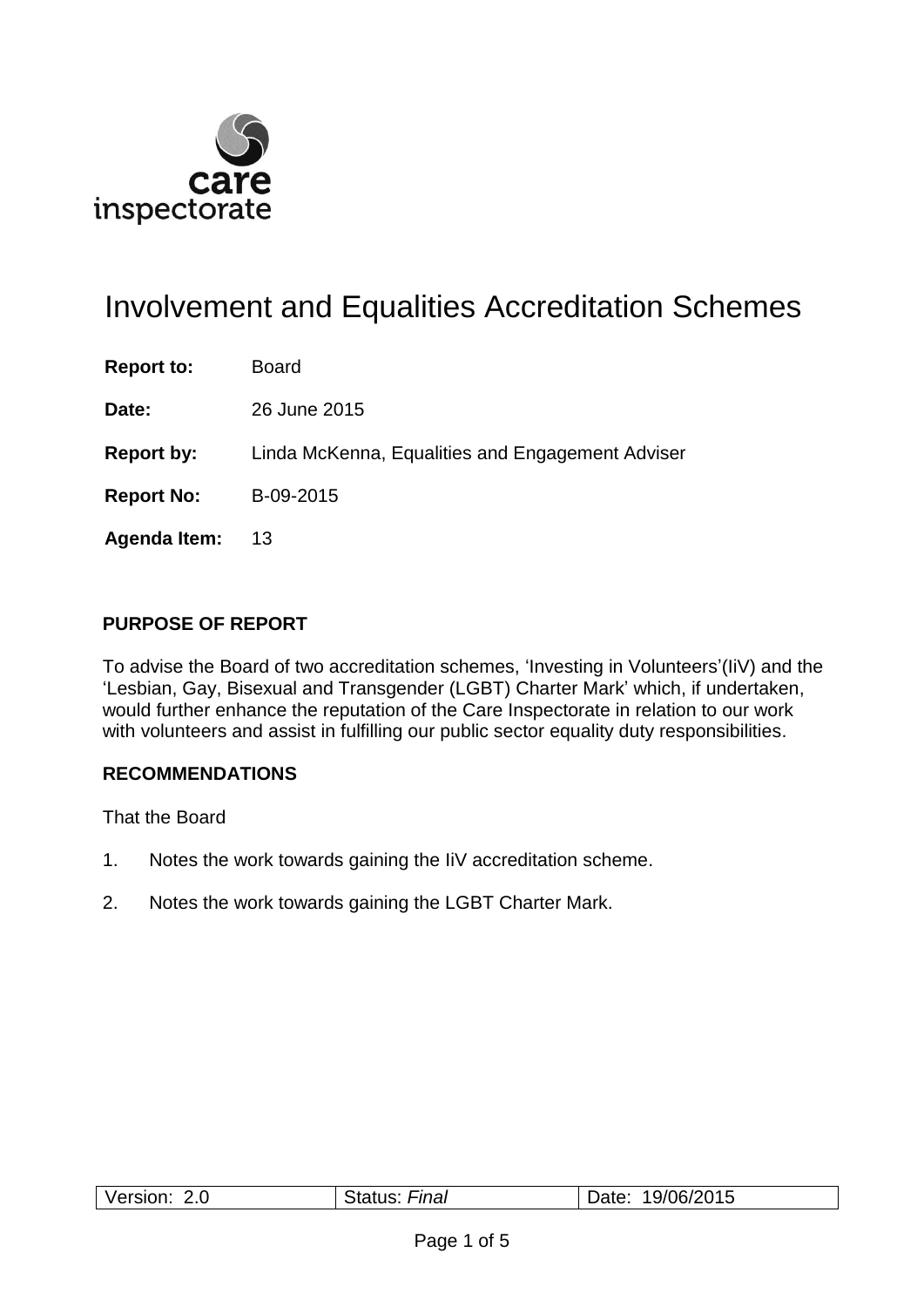## **Version Control and Consultation Recording Form**

| <b>Version</b>                                                                                                                                                                    | <b>Consultation</b>                                                                                                 |                | <b>Manager</b>                                                              |               | <b>Brief Description of Changes</b>                                            |  | <b>Date</b> |
|-----------------------------------------------------------------------------------------------------------------------------------------------------------------------------------|---------------------------------------------------------------------------------------------------------------------|----------------|-----------------------------------------------------------------------------|---------------|--------------------------------------------------------------------------------|--|-------------|
|                                                                                                                                                                                   | <b>Senior Management</b>                                                                                            |                |                                                                             |               |                                                                                |  |             |
|                                                                                                                                                                                   | <b>Legal Services</b>                                                                                               |                |                                                                             |               |                                                                                |  |             |
|                                                                                                                                                                                   | <b>Resources Directorate</b>                                                                                        |                |                                                                             |               |                                                                                |  |             |
|                                                                                                                                                                                   | Committee<br>Consultation<br>(where appropriate)<br><b>Partnership Forum</b><br>Consultation<br>(where appropriate) |                |                                                                             |               |                                                                                |  |             |
|                                                                                                                                                                                   |                                                                                                                     |                |                                                                             |               |                                                                                |  |             |
|                                                                                                                                                                                   | <b>Equality Impact Assessment</b><br>procedure) for approval.                                                       |                |                                                                             |               | To be completed when submitting a new or updated policy (guidance, practice or |  |             |
| Policy Title:                                                                                                                                                                     |                                                                                                                     |                |                                                                             |               |                                                                                |  |             |
|                                                                                                                                                                                   | Date of Initial Assessment:                                                                                         |                |                                                                             |               |                                                                                |  |             |
| <b>EIA Carried Out</b>                                                                                                                                                            |                                                                                                                     | <b>YES</b>     |                                                                             | <b>NO</b>     | $\mathbf{x}$                                                                   |  |             |
| If yes, please attach the accompanying EIA and<br>briefly outline the equality and diversity<br>implications of this policy.                                                      |                                                                                                                     |                |                                                                             |               |                                                                                |  |             |
| If no, you are confirming that this policy will have<br>no negative impact on people with a protected<br>characteristic and a full Equality Impact<br>Assessment is not required. |                                                                                                                     |                | Name: Linda McKenna<br><b>Position: Equalities and Enagement</b><br>Adviser |               |                                                                                |  |             |
|                                                                                                                                                                                   | <b>Authorised by Director</b>                                                                                       | Name: R Okasha |                                                                             | Date: 4/06/15 |                                                                                |  |             |

| Version: 2.0 | Final<br>Status: | 19/06/2015<br>Date: |
|--------------|------------------|---------------------|
|              |                  |                     |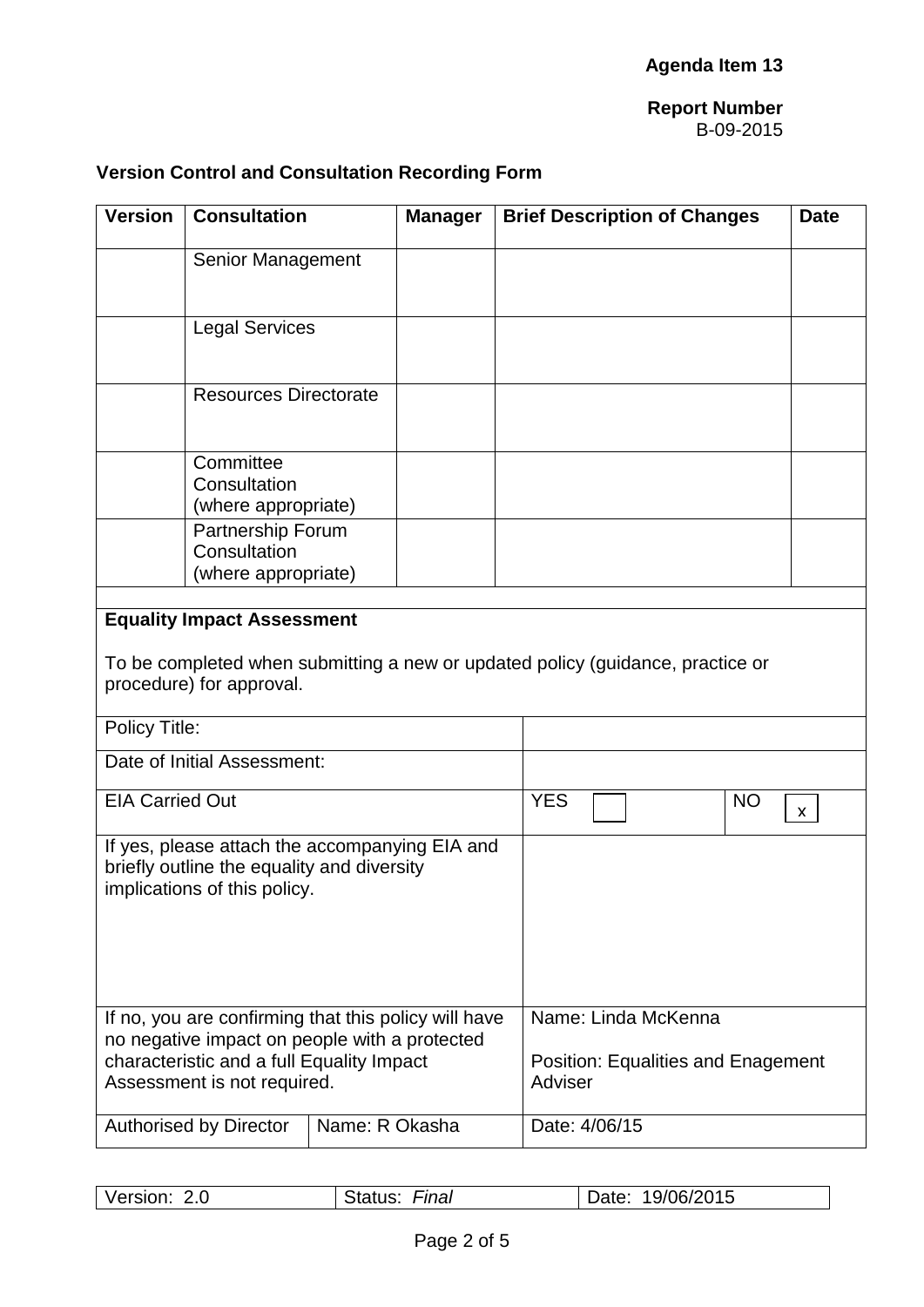### **1.0 CORPORATE PLAN REFERENCE**

The information provided in this report link closely with the following strategic objectives:

- 2. To contribute to building a rights based world class care system in **Scotland**
- 3. To support people's understanding of high quality, safe and compassionate care by promoting the standards and quality of service they should expect and make sure their voices are heard
- 4. To build capacity within care services to make sure there is high quality development and improvement of rights based care across Scotland
- 6. To perform effectively and efficiently as an independent and improvement scrutiny body and work in partnership with others

### **2.0 INTRODUCTION**

Over the past three years, involvement and equality work within the organisation has progressed significantly. We now have the single Involvement and Equalities Team leading work in this area and ensuring we meet our legal obligations as well as our organisational commitments. Our Involvement Strategy 2012-15 and Equality and Mainstreaming Report 2015- 2017 set out our intended actions and commitments in this area. In both of these areas, we are keen to engage and involve as many people who use care services and carers as possible. Since 2013, we have doubled the number of inspection volunteers, involved more volunteers in our strategic work than ever before and placed more emphasis on the importance of equalities in our organisation.

To recognise this work, show our commitment in these areas, and enhance the reputation of the Care Inspectorate's Involvement and Equalities Team, it is proposed we work towards achieving two recognised national accreditations for our work.

The IiV Scheme, delivered by Volunteer Scotland, and the LGBT Charter Mark, delivered by LGBT Youth Scotland, are the two accreditation schemes which meet our requirements, are well established and would not result in a substantial increase in workload.

IiV is the UK quality standard for all organisations which involve volunteers in their work. IiV helps to ensure good practice within an organisations' volunteer management system.

| Version: | Final   | 19/06/2015 |
|----------|---------|------------|
| 2.0      | 'iatus≾ | Jate:      |
|          |         |            |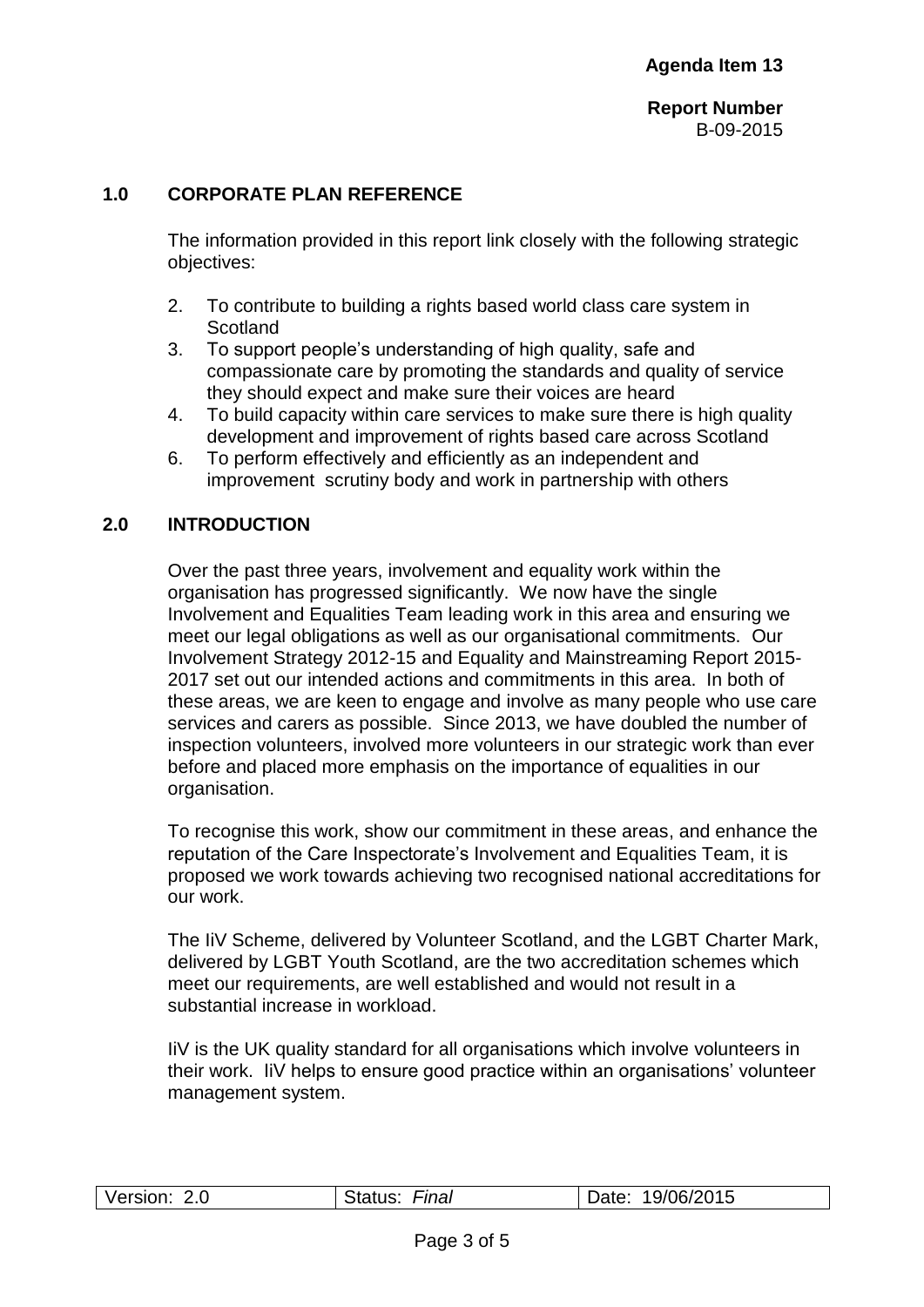The LGBT Charter Mark provides a way for organisations to publicly state their commitment to advancing LGBT equality, whilst ensuring their policies and practices are LGBT inclusive.

By undertaking work relevant to both accreditation schemes, the Care Inspectorate would be making a clear statement of commitment to involvement and equality, similar to the approach taken by other regulators.

#### **3.0 INVESTING IN VOLUNTEERS**

IiV is a UK accreditation scheme owned by the UK Volunteering Forum. In Scotland the scheme is managed by Volunteer Scotland. Over 100 organisations have achieved this accreditation in Scotland, (over 800 in the UK) ranging from local groups and national charities to regulators. IiV demonstrates achievement measured against a rigorous national standard. Benefits of achieving the accreditation include:

- public demonstration of the organisation's commitment to volunteering and effective volunteer management
- increasing motivation and enhancing the experience of our volunteers
- accessing peer practice, knowledge and understanding around supporting volunteers
- validating our practice in relation to involvement of volunteers
- supporting improvement of our work around involvement
- enhancing the recognition of the work of our volunteers, providing them with confidence in our ability to provide an outstanding volunteer experience.

Further information on the scheme can be found at Appendix 1.

#### **4.0 LGBT CHARTER MARK**

The LGBT Charter Mark has been developed by the organisation LGBT Youth Scotland. It is a self-evaluation process that can help organisations meet their equality duties, engage effectively with LGBT communities, and demonstrate their commitment to LGBT equality. It also helps organisations to review their policies, practices and steps they are taking to meet legislative obligations in the contact of LGBT equality.

By achieving and thereafter displaying the LGBT Charter of Rights, organisations send a positive message to LGBT people that they are included, valued, supported and will be treated fairly when they access services. It also helps provide a clear statement to other organisations and service users that equality and diversity is at the heart of the work of the organisation. Displaying the Charter will reassure people that as a workplace, the organisation is a safe and supportive place for LGBT people.

Further information on the charter mark can be found at Appendix 2.

| Version: 2.0 | Final<br>$-1101$ | 19/06/2015<br>Date: |
|--------------|------------------|---------------------|
|              |                  |                     |